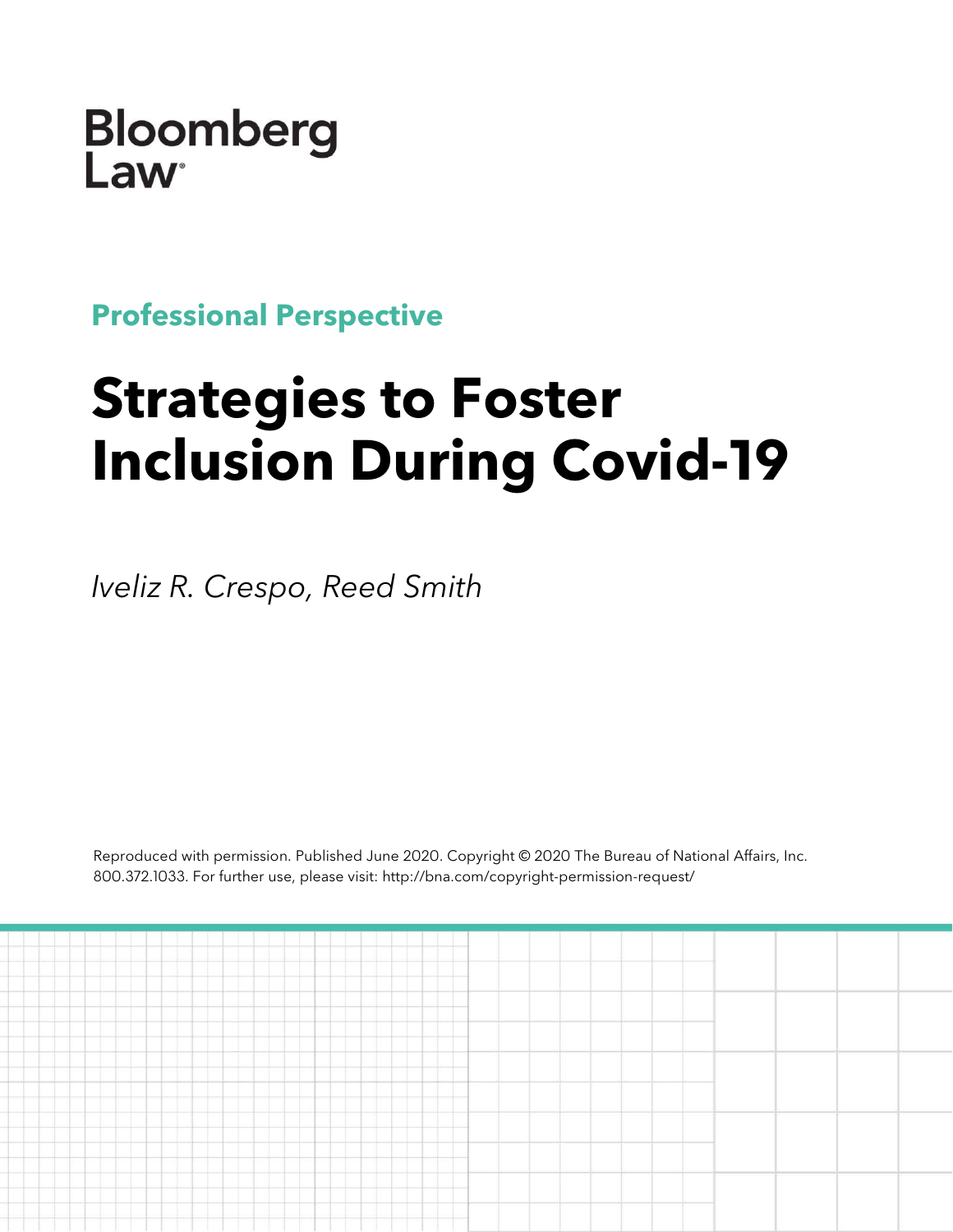# **Strategies to Foster Inclusion During Covid-19**

#### *Contributed by [Iveliz R. Crespo,](https://www.linkedin.com/in/iveliz-r-crespo-they-them-19223356/) Reed Smith*

In an effort to prevent the spread of Covid-19, companies around the globe have closed their office doors, leaving many employees without work. For those offered the privilege of working remotely, fear and uncertainty remain.

Undoubtedly, this pandemic will challenge organizations' current approaches to employee management and overall company culture. As Covid-19 continues to spread—along with virus-induced closures, damaged global markets, and prolonged social isolation—it is more important now than ever that organizations and their leaders continue to foster inclusivity.

This is new terrain for all involved. Whether it's a public or private company, nonprofit, or university, major organizations can be models for how other entities should, or should not, respond to the crisis. Here are three intentional strategies that business leaders should consider to ensure organizations remain inclusive during the pandemic.

### **Maintain Communication**

The spread of Covid-19 has birthed a number of reactions including fear, anxiety, inability to focus, and increasing concerns around health and safety. During these uncertain times, the need for steady, calm, inclusive leadership is paramount. As such, employers should think strategically about both the content of their messaging and its tone.

They should:

- Be empathetic in their communications and recognize the anxiety that employees are experiencing
- Maintain channels to collect employee feedback in order to address concerns as they arise
- Understand that these are difficult times for everyone but some may be more at risk than others, due to support structures, resources, or personal health

Empathetic leaders are able to keep in mind that this pandemic is impacting everyone and not just their businesses. They are cognizant of the toll that stress can have on the morale and productivity of their workforce and are prepared to address employee concerns with open lines of communication. Using clear and transparent communication regarding day-to-day operations, expectations, and goals can help mitigate the stress of the unknown.

Lastly, they should provide accurate information on the nature of the virus and affirmatively communicate the importance of safe and inclusive workplaces. During pandemics, the spread of misinformation, bias, and racial stereotyping can spread faster than the virus itself. Internal communications can help provide accurate information, explore employee emotions and concerns, and, most importantly, play a role in mitigating the effects of bias and stereotyping.

To correct employee misconceptions about the virus, these authoritative sources of information that are regularly updated by professionals.

- [The Centers for Disease Control \(CDC\)](https://www.cdc.gov/coronavirus/2019-ncov/summary.html)
- [The World Health Organization \(WHO\)](https://www.who.int/health-topics/coronavirus)
- [Additional WHO guidance](https://www.who.int/emergencies/diseases/novel-coronavirus-2019/advice-for-public/myth-busters)

#### **Remote Work**

As the number of companies forced to lay off their workforces or close entirely increases, those fortunate enough to have the opportunity to work remotely are still struggling to adjust to their new "normal."

Employers should keep abreast of the various difficulties that arise from remote work situations and develop plans to address them. This new work environment may affect specific groups more than others. For example: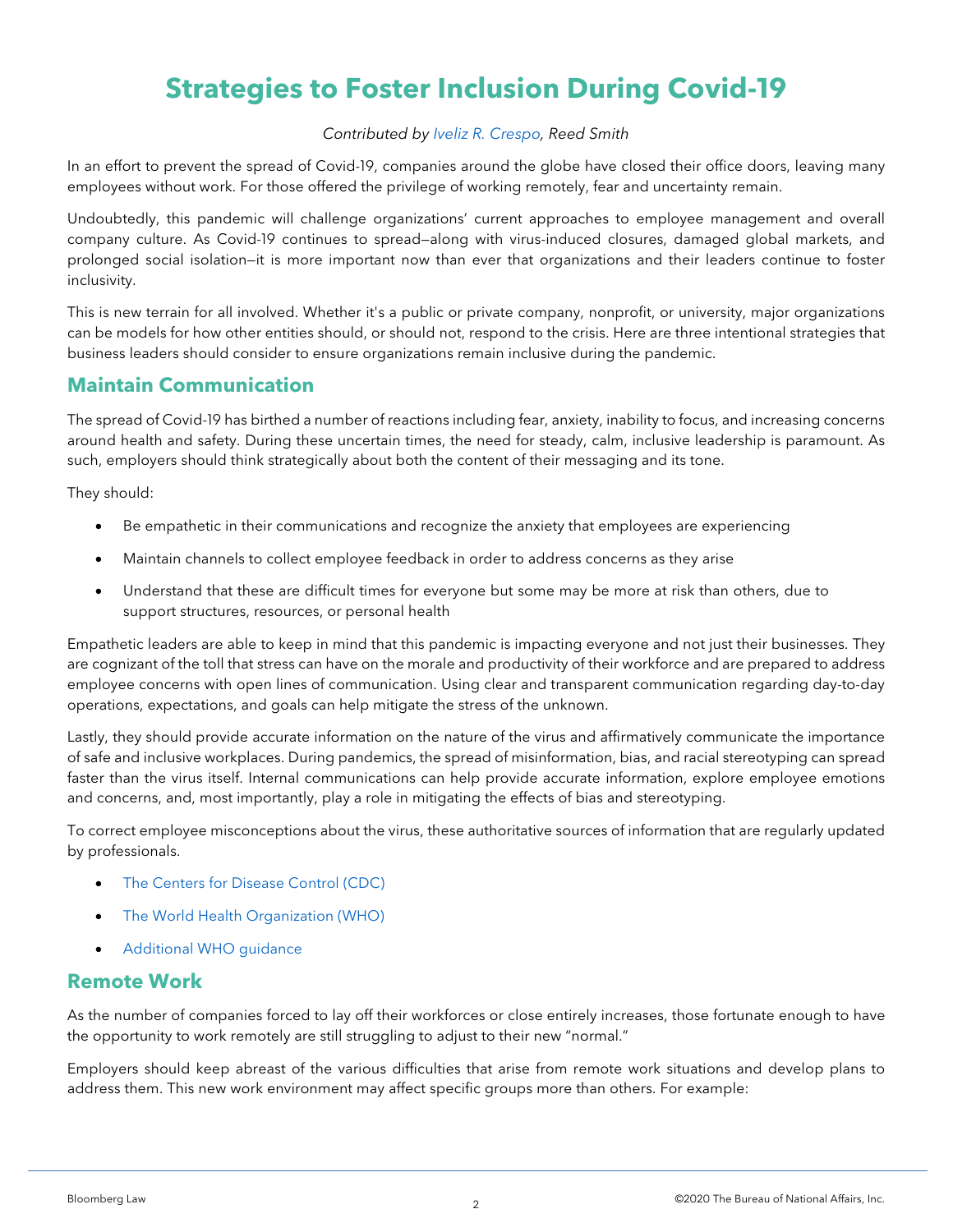#### *Employees with Limited Technology Access*

Some employees may not have access to the technology needed for remote work. This includes employees with limited financial resources or those living in rural areas with limited or no access to the internet. Given the diversity of our workforce, even employees with access may not be knowledgeable on how to use the technology itself.

Leaders should determine if resources are available to enable employees to do their jobs, and provide training on the available technology and software. Perhaps an organization has extra technology that they can provide (computers, tablets, hotspots, etc.). Some companies may even have stipends to cover the cost of out-of-pocket technology expenses. Weigh these options and provide these resources, if available, to ensure that remote work is accessible to all employees afforded with the opportunity to work remotely.

#### *Employees with Anxiety or Other Mental Health Issues*

While many employees, irrespective of preexisting conditions, are feeling anxious and fearful, the looming uncertainty partnered with social distancing can exacerbate preexisting mental health issues.

Remote work options keep employees physically safe, but consider the impact this new work environment has on employee mental health. This type of prolonged isolation may be difficult for many and may ultimately have a negative impact on employee productivity.

Organizations should continue looking for ways to keep teams connected. This includes using more video conferences whenever possible or feasible, scheduling one-on-ones with employees, or organizing virtual pizza parties or coffee breaks. Beyond this, they may also share information on apps, podcasts, and online programs focused on well-being, mindfulness, and meditation.

Many companies offer employee assistance programs. Those that do should send weekly reminders of the program to their staff.

#### *Employees with Parental or Caregiver Responsibilities*

For many employees, this newfound remote work environment has created a dual adjustment—working from home, as well as caring for children, elderly parents, and/or sick loved ones. In some instances, working parents have the added expectation of homeschooling their children.

Leaders should acknowledge that their workforce may be struggling with balancing this convergence of responsibilities.

While it is instinctual in times of economic crisis for leaders to be concerned with the bottom line and productivity, those concerns need to be balanced with understanding and compassion by focusing on inclusivity.

Included below are actions to take to be inclusive of employees with caregiver responsibilities:

**Ensure two-way communication.** Check in with people individually at reasonable times. Determine what their needs are and work together to set realistic goals and timelines. Be clear about business objectives and expectations.

**Be flexible.** Consider allowing employees to flex their hours around their other responsibilities. Ensure the focus is on previously agreed on output metrics, not hours worked. If managers work with employees to set clear goals and realistic timelines, employees can focus on achieving goals on a schedule that works for them.

**Provide resources.** Determine if the organization is financially able to subsidize childcare or caregiver expenses for your employees. For those are not able to provide financial support, determine if there are resources available (open childcare centers, caregiver assistance programs, tips/ advice for parents and caregivers, etc.) and share them with employees.

#### *Employees with Disabilities*

During the shift to virtual work, be mindful that some remote communication platforms may create challenges for deaf or blind employees. Always check in directly with employees to ensure that the communication medium is accessible.